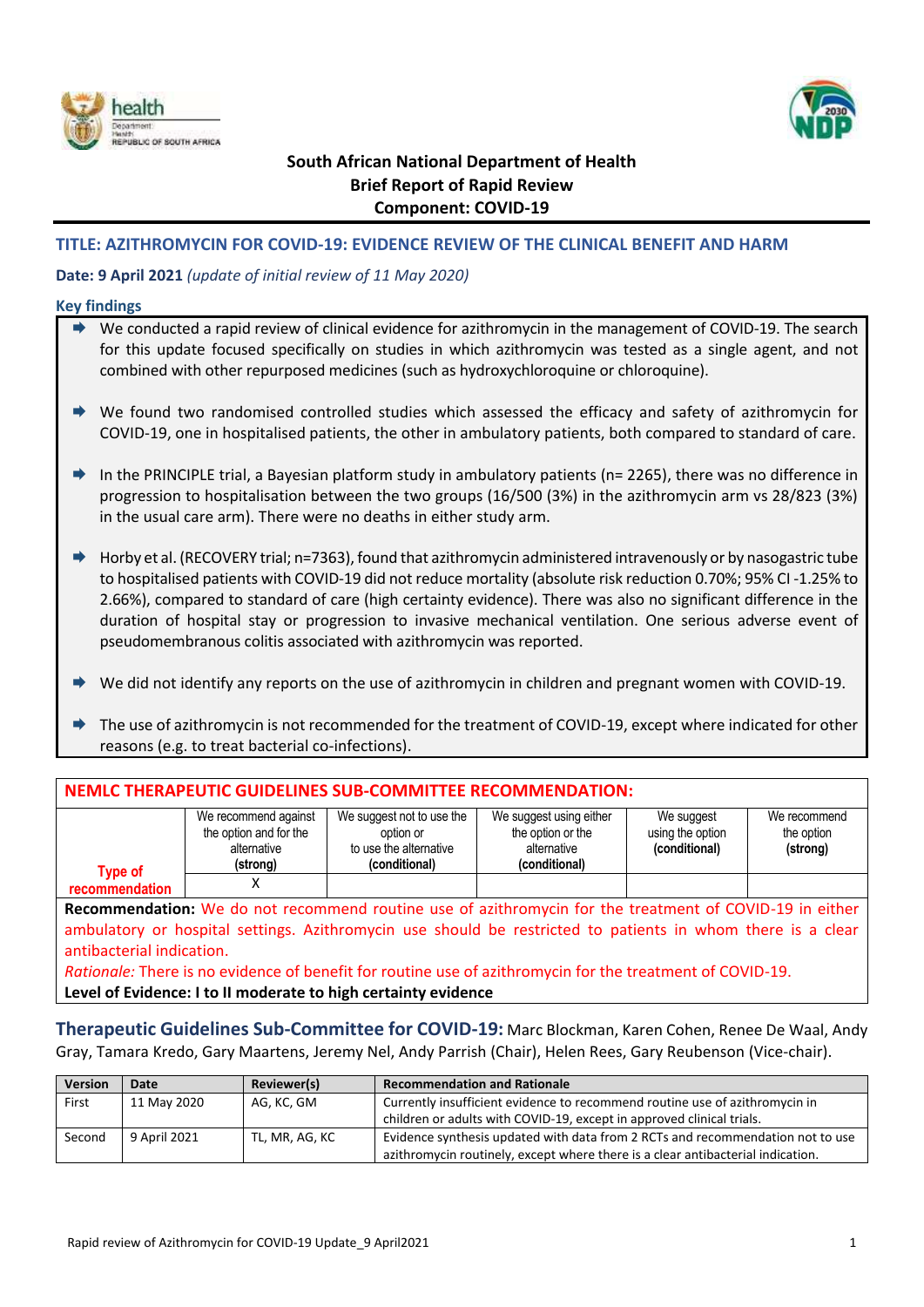# **BACKGROUND**

In patients infected with SARS-CoV-2, disease severity and outcomes are believed to be related to characteristics of the immune response.<sup>1,2</sup> The inclusion of an immunomodulant macrolide antimicrobial such as azithromycin in the treatment of COVID-19 has therefore been suggested.<sup>3,4,5</sup> Macrolides have shown some antiviral activity against rhinovirus, influenza virus, respiratory syncytial virus, Zika virus, and Ebola virus.

Azithromycin is currently included in many South African standard treatment guidelines, including for the treatment of bacterial infections in penicillin-allergic patients, for rickettsial infections in patients unable to take tetracyclines, and specifically for the management of atypical bacterial infections, including nosocomial pneumonia. However, azithromycin is associated with a number of adverse effects, including QTc prolongation, which can result in ventricular arrythmias.<sup>6</sup> Concomitant administration with other QTc-prolonging drugs, such as chloroquine or hydroxychloroquine, may increase the risk of significant QTc prolongation. Studies suggest that some of these predicted safety concerns have been encountered when azithromycin has been used in COVID-19, alone or with other repurposed medicines.<sup>7</sup>

Current published evidence of the efficacy and safety of azithromycin in patients with COVID-19 was reviewed.

**Note:** As of 5 April 2021, 69 clinical trials investigating the role of azithromycin in the treatment of COVID-19 are registered on various clinical trial registries (accessed from the COVID-NMA initiative platform[: https://covid-nma.com/\)](https://covid-nma.com/).

# **RESEARCH QUESTION:**

Should azithromycin be used to treat suspected or confirmed COVID-19, with or without other medicines used as standard of care?

# **METHODS**

For the initial rapid review four electronic databases (PubMed, Cochrane COVID Study Register, Clinicaltrials.gov and WHO ICTRP) were screened on 24 April 2020, and records of observational data were extracted and reviewed to inform the initial recommendation that there was insufficient evidence to routinely recommend azithromycin in children or adults with COVID-19.

The search strategy for this update focuses on randomised controlled trials or systematic reviews of randomised controlled trials that have been published since the initial review. The Epistemonikos L\*OVE evidence platform (https://app.iloveevidence.com/) was searched for randomised controlled trials and systemic reviews on 5 April 2021. Screening of records and data extraction was conducted by one reviewer (TL) and relevant records were checked and extracted in a narrative table of results (TL and MR). The final report was reviewed by AG and KC.

The search strategies for both reviews are shown in Appendix 1.

# **Eligibility criteria for review**

**Population:** Patients with suspected or confirmed COVID-19, no restriction to age or disease severity.

**Intervention:** Azithromycin either alone or in combination with other medicines. No restriction on dose, frequency, or timing with respect to onset of symptoms/severity of disease.

**Comparators:** Any (standard of care/placebo or active comparator)

**Outcomes:** Mortality; progression to hospitalisation (for ambulant patients); duration of hospitalisation; proportion with negative SARS-CoV-2 PCR on nasopharyngeal swab at chosen time point(s) post-diagnosis; time to negative SARS-CoV2 PCR on nasopharyngeal swab; progression to ICU admission; progression to mechanical ventilation; duration of ICU stay; duration of mechanical ventilation; adverse events, adverse reactions.

**Study designs:** Systematic reviews of randomised controlled studies or randomised controlled trials.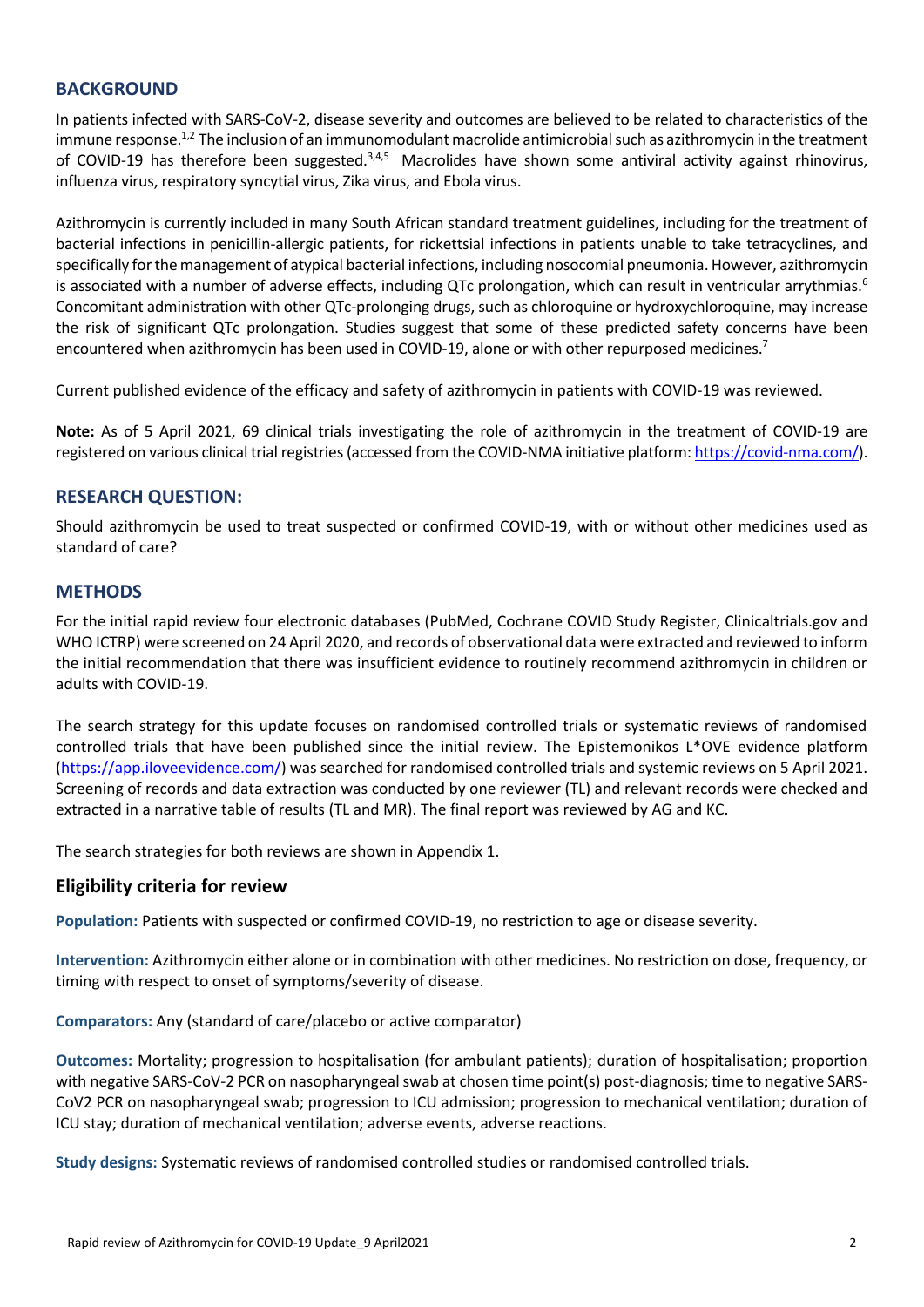# **RESULTS**

<span id="page-2-0"></span>The Epistemonikos L\*OVE evidence platform (https://app.iloveevidence.com/) was searched on 5 April 2021. One reviewer screened 18 records, excluded two duplicates and identified two eligible articles.<sup>8,9</sup> Records that were excluded include two press release statements and randomised controlled studies where additional agents that have been shown not to be effective for COVID-19 were included in the treatment groups (i.e. chloroquine or hydroxychloroquine<sup>10,11,12,13,14,15</sup>, lopinavir/ritonavir<sup>16,17</sup> or ivermectin<sup>18</sup>).

Data in **Table 1** reports the main characteristics and outcomes of the two included studies - one study investigating azithromycin in ambulatory care, the other in hospitalised patients.

## **AMBULATORY CARE:**

The PRINCIPLE trial<sup>[8](#page-2-0)</sup> was a UK based, primary care, open label, multi-arm, adaptive platform randomized trial (n=2265 in total, of which 2120 were included in the published analysis). The analysis included 500 patients randomized to azithromycin 500mg daily for three days plus usual care, compared with 823 randomized to usual care alone. (The balance of participants (n= 797) received other interventions.) Outcomes up to 28 days post- randomisation were reported. The primary outcomes included hospitalisation or death at 28-days.

### **Mortality:**

There were no deaths in either study arm.

### **Hospitalisation:**

There was no difference in COVID-19-related hospitalisations between the two arms (16/500 (3%) in the azithromycin arm vs 28/823 (3%) in usual care arm).

2/455 (1%) in the azithromycin arm and 4/668 (1%) in usual care arm were admitted to hospital during the trial for non-COVID-19 related reasons.

# **Adverse effects:**

A study participant withdrew from the study due to adverse effects associated with azithromycin, but no details are described. No serious adverse events were reported.

# **HOSPITAL SETTING:**

The RECOVERY trial<sup>9</sup> was a large (n= 7763) open-label multicentre study performed at 176 hospitals in the United Kingdom that compared azithromycin (administered intravenously or by nasogastric tube) to standard of care. The primary outcome was all-cause mortality at day 28.

# **Mortality at day 28:**

There was no difference between the azithromycin (561/2585; 22%) and comparator (1162/5181; 22%) study groups; absolute risk reduction (ARR) 0.70%; 95% CI -1.25% to 2.66% (high certainty evidence).

# **Duration of hospital stay:**

No difference in duration of hospital stay; median 10 days for azithromycin [IQR 5 to >28] vs 11 days [5 to >28] for standard of care (moderate certainty evidence).

#### **Progression to invasive mechanical ventilation:**

No significant difference in progression to invasive mechanical ventilation; azithromycin 211/2430 (9%) vs standard of care 461/4881 (9%); ARR 0.76%, 95% CI -0.63% to 2.15%).

#### **Adverse effects:**

No significant difference was observed in the frequency of new cardiac arrhythmias [101/2314 (4.4%) vs 224/4670 (4.8%)]. There was one serious adverse effect of pseudomembranous colitis associated with azithromycin.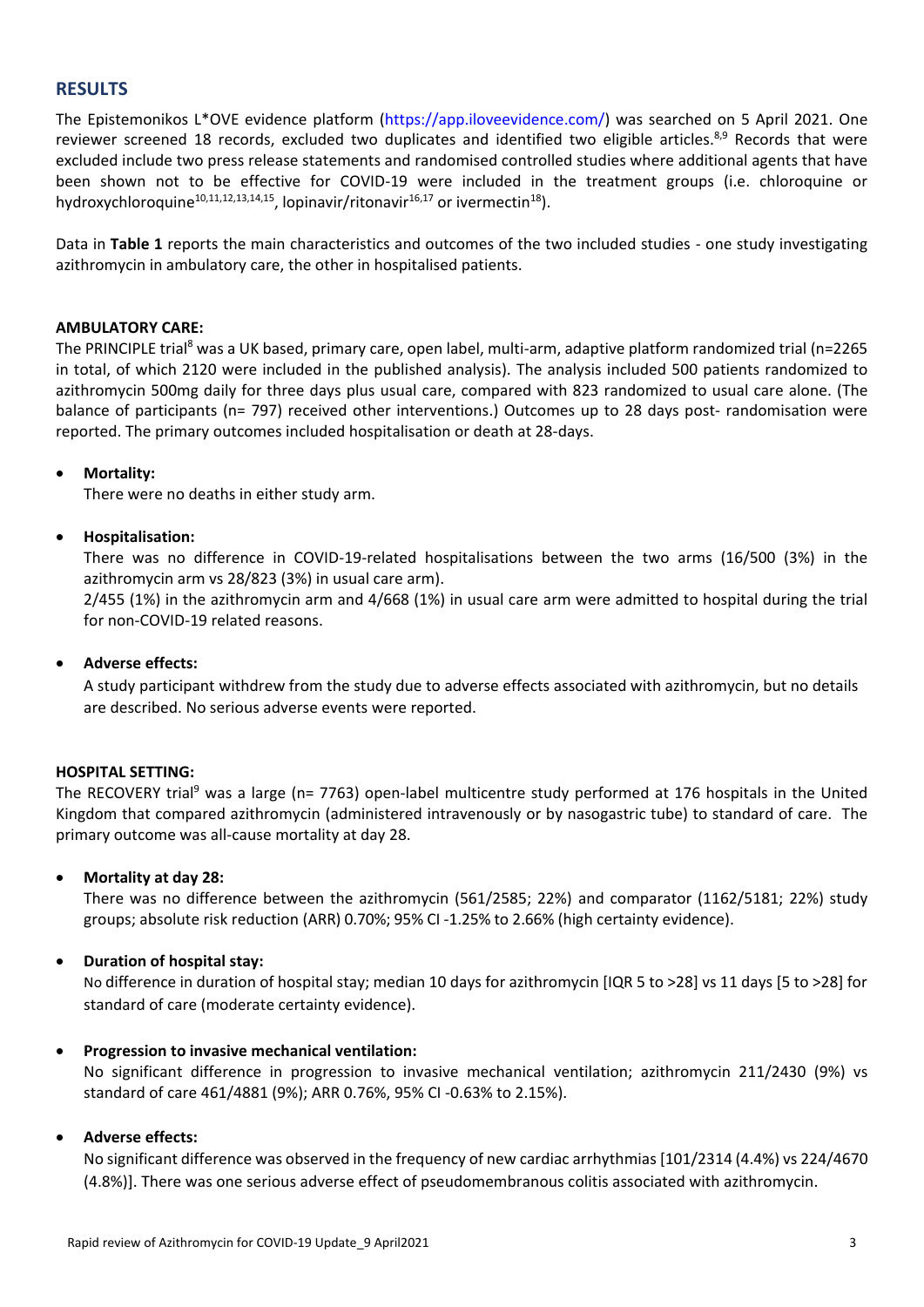# **CONCLUSION**

For ambulatory care of COVID-19 patients, azithromycin did not reduce risk of hospitalisation. In hospitalised patients with COVID-19, azithromycin did not improve survival or the number of participants progressing to mechanical ventilation. Azithromycin did not reduce the duration of hospital stay. Azithromycin may cause serious adverse reactions, as described in regulatory authority labelling of azithromycin products. Inappropriate use of antibiotics is associated with increased antimicrobial resistance, which is a serious public health concern. Routine use of azithromycin is therefore not recommended in ambulant or hospitalised COVID-19 patients, and its use should be restricted to patients in whom there is a clear antimicrobial indication.

**Reviewers:** Trudy Leong (TL): Essential Drugs Programme, National Department of Health; Milli Reddy (MR): Better Health Programme – South Africa; Andy Gray (AG): Division of Pharmacology, University of KwaZulu-Natal; Karen Cohen (KC): Division of Clinical Pharmacology, Department of Medicine, Groote Schuur Hospital, University of Cape Town.

**Declaration of interests:** TL, MR, AG and KC have no interests to declare in respect of azithromycin therapy for COVID-19.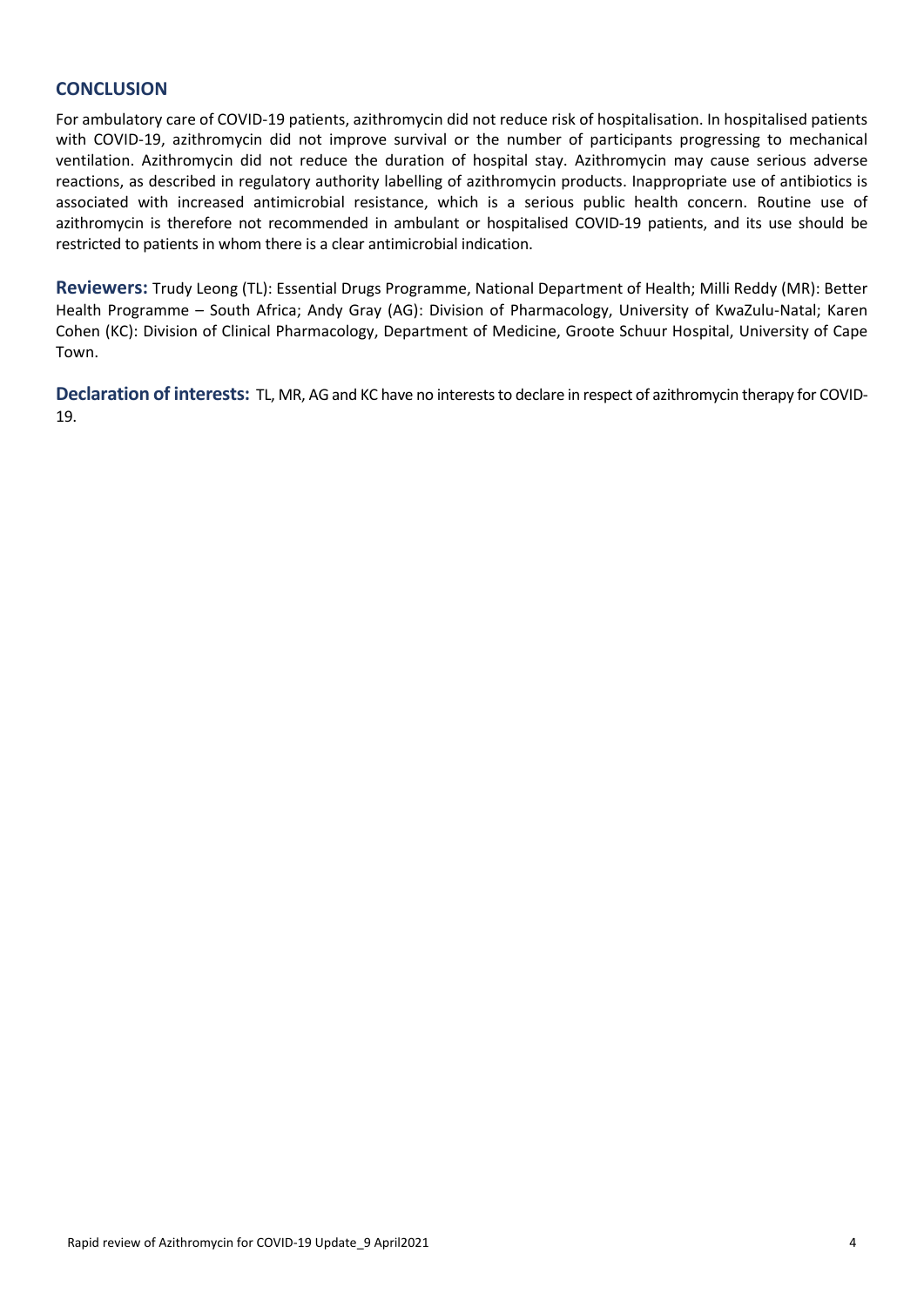# **Table 1. Characteristics of included studies**

| <b>Citation</b>                     | <b>Study design</b>                 | Population (n)                             | <b>Treatment</b>                    | <b>Main findings</b>                                     |
|-------------------------------------|-------------------------------------|--------------------------------------------|-------------------------------------|----------------------------------------------------------|
| PRINCIPLE<br>Collaborative<br>Trial | Open-label, multi-group,            | randomised to<br>N=2120 (n=500             | Azithromycin 500 mg, oral once      | 402/500 (80%) in the azithromycin + usual care vs        |
| Group <sup>8</sup>                  | prospective, adaptive platform RCT* | azithromycin, oral + usual care, n=823     | daily for 3 days + usual care VS    | 631/823 (77%) in the usual care alone group reported     |
|                                     |                                     | to usual care alone & n=797 to other       | usual care alone VS other           | feeling recovered within 28 days.                        |
|                                     | Setting: Primary level - general    | interventions)                             | interventions.                      |                                                          |
|                                     | practitioner practices              |                                            |                                     | Median time to first reported recovery for patients in   |
|                                     |                                     | Mean age: 60.7 years (SD 7.8)              | Usual care in the NHS for suspected | the azithromycin + usual care was 7 days (IQR = $3$ to   |
|                                     |                                     | Severity: Mild cases - ambulatory          | COVID-19 in the community is        | 17) and in the usual care group was 8 days (IQR = $2$ to |
|                                     |                                     | patients                                   | supportive and focused on           | 23). No meaningful benefit in the azithromycin + usual   |
|                                     |                                     |                                            | managing symptoms.                  | care group in time to first reported recovery vs usual   |
|                                     |                                     | Patient inclusion criteria: ≥ 65 years,    |                                     | care alone (HR1.08, 95% Bayesian credibility interval    |
|                                     |                                     | or $\geq$ 50 years with comorbidities, and | Antibiotics only recommended if     | (BCI) 0.95 to 1.23)                                      |
|                                     |                                     | ongoing symptoms from PCR-                 | bacterial pneumonia suspected;      |                                                          |
|                                     |                                     | confirmed or suspected COVID-19 (in        | guidelines recommend doxycycline.   | 16/500 (3%) in the azithromycin + usual care and         |
|                                     |                                     | accordance with the UK National            |                                     | 28/823 (3%) in the usual care group were                 |
|                                     |                                     | Health Service [NHS] syndromic case        |                                     | hospitalised.                                            |
|                                     |                                     | definition of high temperature, a new,     |                                     |                                                          |
|                                     |                                     | continuous cough, or a change in           |                                     | No difference in groups of how participants felt after   |
|                                     |                                     | sense of smell or taste). Symptoms         |                                     | 28 days, in time to first alleviation of symptoms, in    |
|                                     |                                     | must have started within the past 14       |                                     | hospitalisations, and time to reduction of severity of   |
|                                     |                                     | days.                                      |                                     | symptoms                                                 |
|                                     |                                     |                                            |                                     |                                                          |
|                                     |                                     |                                            |                                     | No deaths in either study group.                         |
|                                     |                                     |                                            |                                     | A study participant withdrew from the study due to       |
|                                     |                                     |                                            |                                     | adverse effects associated with azithromycin, but no     |
|                                     |                                     |                                            |                                     | details are described.                                   |
| RECOVERY Collaborative Group;       | Open label, multi-centre, United    | N=7763 (n=2582 randomised to               | Azithromycin 500 mg once a day      | Primary outcome: All-cause mortality at day 28.          |
| Horby et al, Lancet, February       | Kingdom, adaptive platform RCT*     | azithromycin IV/NGT, n= 5181 to SOC)       | orally, IV/NGT for 10 days or until | Azithromycin vs SOC: 561/2582 (22%) vs 1162/5181         |
| $2021^9$                            |                                     |                                            | discharge (if sooner)               | (22%); RR 0.97, 95% CI 0.87 to 1.07 - no difference      |
|                                     | Setting: 176 NHS Hospitals          | Mean age: 65.3                             | vs                                  |                                                          |
| NCT04381936                         |                                     | 4819 males/2944 females                    | SOC (Usual standard of care for the | <b>Secondary outcomes:</b>                               |
| ISRCTN (50189673)                   | Follow up: 28 days                  | Severity: Not reported, but critical       | local hospital -expected to evolve  | -Discharged from hospital within 28 days:                |
|                                     |                                     | patients on invasive mechanical            | over time)                          | Azithromycin vs SOC: 1788/2582 (69%) vs 3525/5181        |
|                                     |                                     | ventilation n=452                          |                                     | (68%); RR 1.04, 95 % CI 0.98 to 1.10 - no difference     |
|                                     |                                     |                                            | Duration: 10 days                   | - Time to being discharged: Azithromycin vs SOC: 10 (5   |
|                                     |                                     | Patients admitted to hospital were         |                                     | to >28) vs 11 (5 to >28) days - no difference            |
|                                     |                                     | eligible for the study if they had         |                                     | - Composite endpoint (Receipt of invasive mechanical     |
|                                     |                                     | clinically suspected or PCR-confirmed      |                                     | ventilation or death): Azithromycin vs SOC: 603/2430     |
|                                     |                                     | SARS-CoV-2<br>infection;<br>initially      |                                     | (25%) vs 1273/4881 (26%); RR 0.95 (0.87 to 1.03) - no    |
|                                     |                                     | recruitment was limited ≥18 years but      |                                     | difference                                               |
|                                     |                                     | from 9 May 2020, the age limit was         |                                     |                                                          |
|                                     |                                     | removed.                                   |                                     | <b>Adverse effects:</b>                                  |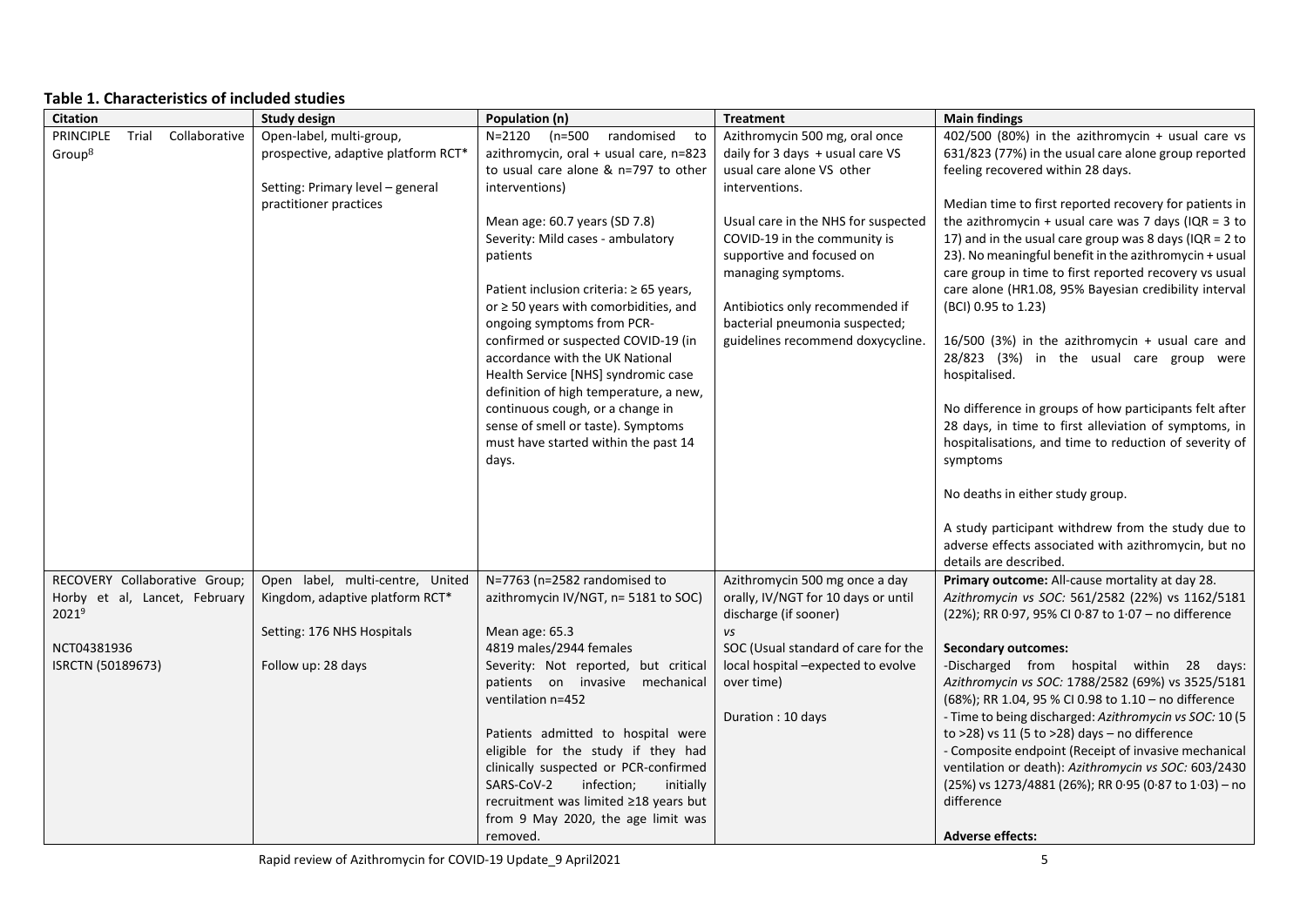| <b>Citation</b> | Study design | Population (n)                        | <b>Treatment</b> | <b>Main findings</b>                                                |
|-----------------|--------------|---------------------------------------|------------------|---------------------------------------------------------------------|
|                 |              |                                       |                  | - Frequency of new cardiac arrhythmias: 101 (4.4%) vs               |
|                 |              | Patients with known prolonged QTc     |                  | 224 (4.8%) – no difference.                                         |
|                 |              | hypersensitivity<br>interval;<br>to   |                  | - One serious adverse effect of pseudomembranous                    |
|                 |              | macrolides; already on chloroquine/   |                  | colitis associated with azithromycin.                               |
|                 |              | hydroxychloroquine, were excluded.    |                  |                                                                     |
|                 |              |                                       |                  | <b>Risk of bias:</b> Overall assessment – <b>Moderate</b> risk with |
|                 |              | Pregnant and paediatric patients were |                  | some concerns.                                                      |
|                 |              | excluded.                             |                  | There were no substantive differences in study                      |
|                 |              |                                       |                  | procedures, population, interventions and outcomes                  |
|                 |              |                                       |                  | between the pre-print article and the trial registries,             |
|                 |              |                                       |                  | study protocol and statistical analysis plan. The study             |
|                 |              |                                       |                  | achieved its pre-stated sample size. Adequate                       |
|                 |              |                                       |                  | randomisation and allocation sequence was                           |
|                 |              |                                       |                  | concealed. Intention-to-treat analysis, and although                |
|                 |              |                                       |                  | unblinded, the risk of bias for outcome of mortality                |
|                 |              |                                       |                  | considered to be low. As measurement of discharge                   |
|                 |              |                                       |                  | from hospital alive (i.e. clinical improvement) requires            |
|                 |              |                                       |                  | clinical judgement, risk assessed to be of some                     |
|                 |              |                                       |                  | concern as study was unblinded. Trial was analysed as               |
|                 |              |                                       |                  | pre-specified.                                                      |

\* Platform trial = adaptive clinical trial in which multiple treatments for the same disease can be tested simultaneously.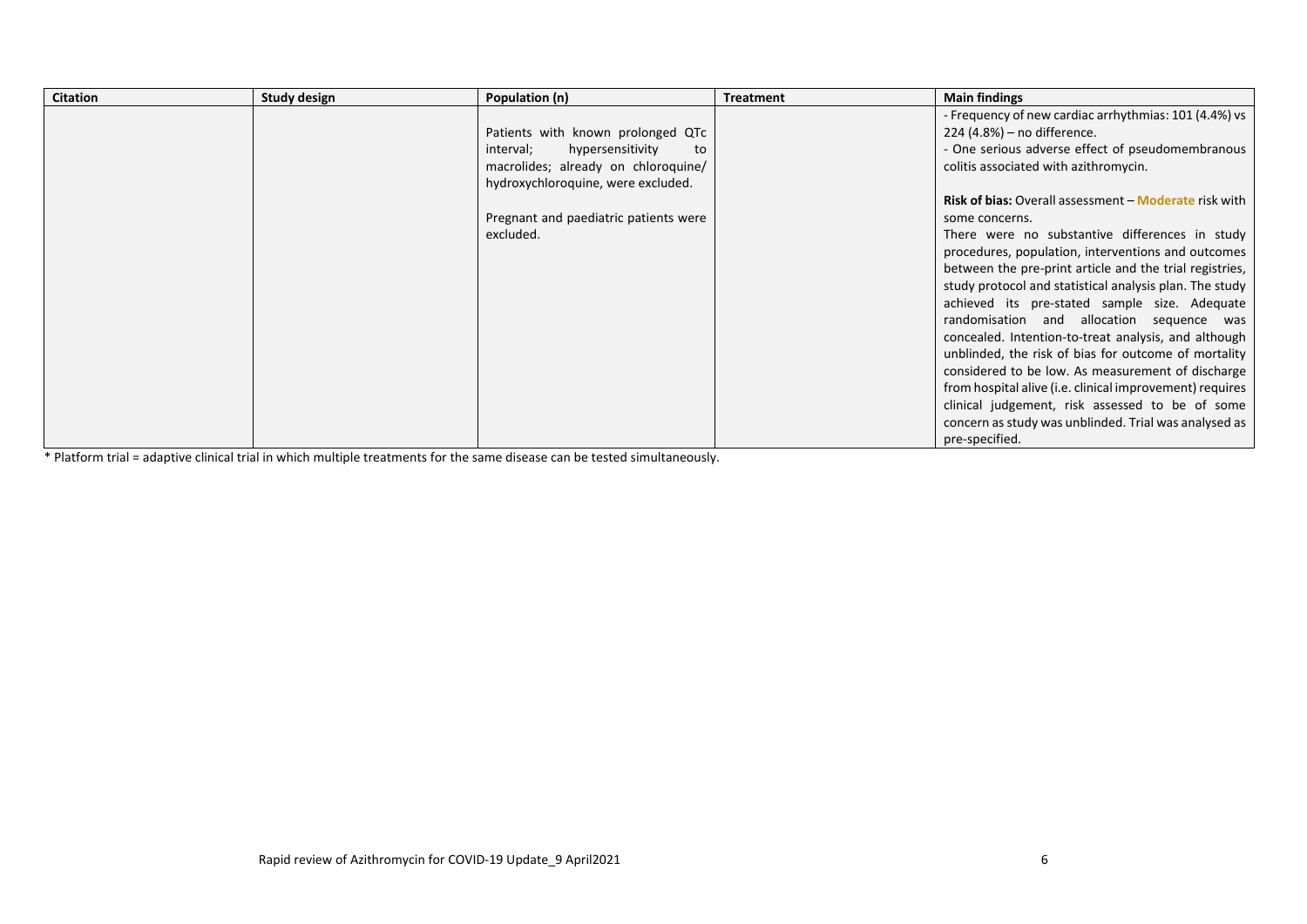# **Appendix 1: Search strategy**

# **24 April 2020**

# **PubMed**

#3: Search ((#1 AND #2) NOT (animals[mh] NOT humans[mh]))

#2: Search (coronavir\*[tiab] OR coronovirus\*[tiab] OR corona virus[tiab] OR virus corona[tiab] OR corono virus[tiab] OR virus corono[tiab] OR COVID-19[tiab] OR COVID19[tiab] OR 2019-nCov[tiab] OR 2019nCov[tiab] OR cv-19[tiab] OR n-cov[tiab] OR ncov\*[tiab] OR hCOV\*[tiab] OR SARS cov-2[tiab] OR SARS-coronavirus[tiab] OR SARS-cov[tiab] OR (wuhan\*[tiab] AND (virus[tiab] OR viruses[tiab] OR viral[tiab])) OR (COVID\*[tiab] AND (virus[tiab] OR viruses[tiab] OR viral[tiab])) OR MERS-cov[tiab] OR MERS cov[tiab] OR COVID-19[NM] OR severe acute respiratory syndrome coronavirus 2[nm])

#1: Search (azithromycin[mh] OR azithromycin[tiab] OR sumamed[tiab] OR zithromax[tiab] OR azitrocin[tiab] OR azadose[tiab] OR zitromax[tiab] OR macrolide[tiab] OR macrolides[tiab] OR macrolides[mh])

# **Records retrieved from search #3: 34 (5 relevant to PICO question)**

### **WHO ICTRP**

Downloaded Excel file from their website (1528 trials in file) – searched for azithromycin and retrieved

# **Records retrieved: 45**

# **Cochrane COVID Study Register (https://covid-19.cochrane.org/)**

azithromycin OR azithromycin OR sumamed OR zithromax OR azitrocin OR azadose OR zitromax OR macrolides

# **Records retrieved: 45**

# **Clinical trials.gov**

azithromycin OR azithromycin OR sumamed OR zithromax OR azitrocin OR azadose OR zitromax OR macrolides | SARS-COV-2 OR COVID-19 OR 2019-nCOV OR 2019 NOVEL CORONAVIRUS OR SEVERE ACUTE RESPIRATORY SYNDROME CORONAVIRUS 2

# **Records retrieved: 53 (44 for treatment of Covid-19)**

#### **5 April 2021**

**Epistemonikos L\*OVE evidence platform:** <https://app.iloveevidence.com/> prevention or treatment AND pharmacological intervention/azithromycin AND RCTs reporting data **Records retrieved: 18 (2 duplicates, 2 press releases, 2 relevant to PICO question)**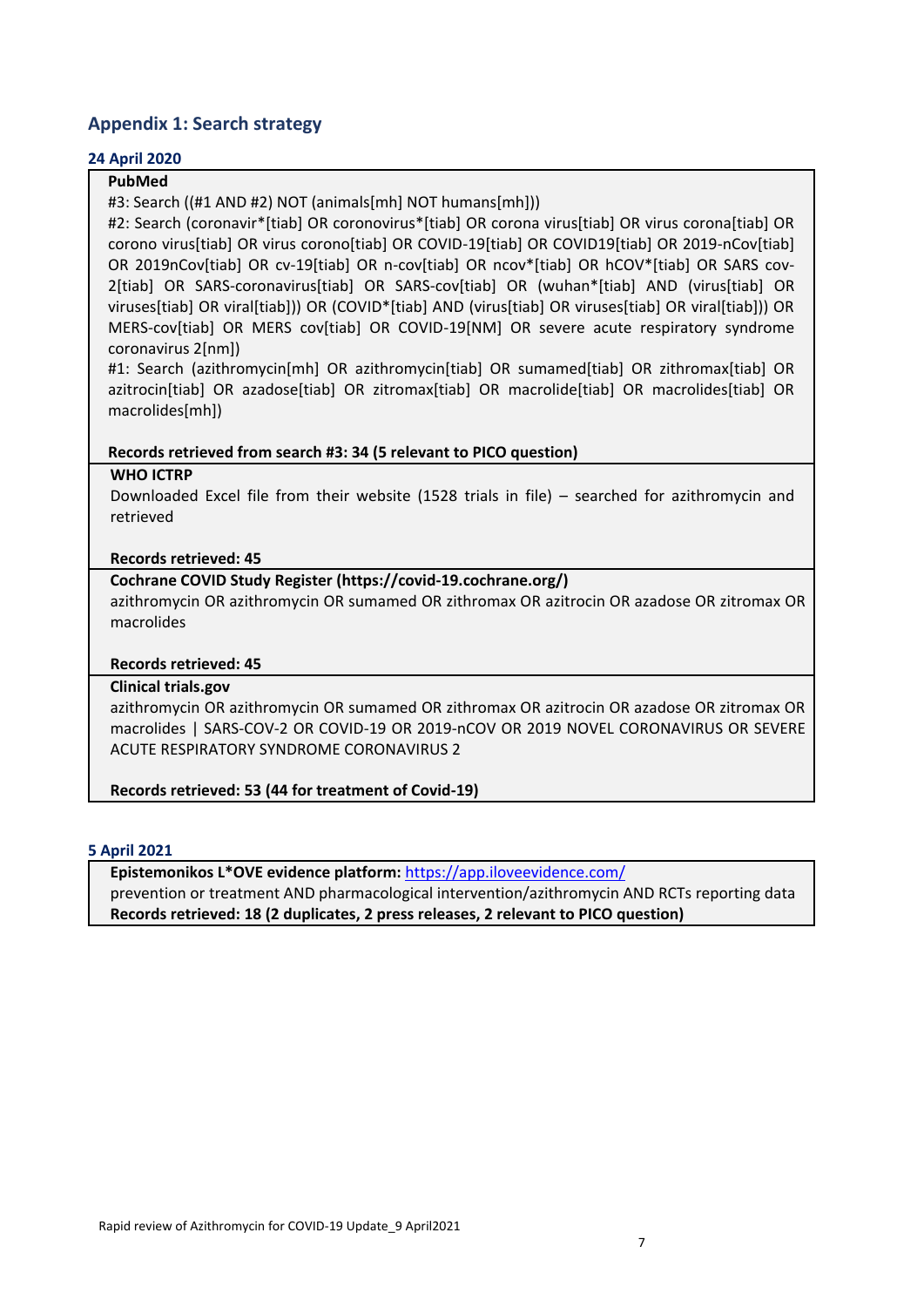| <b>JUDGEMENT</b>                                    |                                                                                                     | <b>EVIDENCE &amp; ADDITIONAL CONSIDERATIONS</b>                                     |  |
|-----------------------------------------------------|-----------------------------------------------------------------------------------------------------|-------------------------------------------------------------------------------------|--|
|                                                     | What is the size of the effect for beneficial outcomes?                                             | There are no benefits in terms of any clinically important<br>outcomes.             |  |
| <b>BENEFIT</b><br><b>EVIDENCE</b><br>$\overline{5}$ | Moderate<br>Small<br>Uncertain<br>Large<br>None<br>X                                                |                                                                                     |  |
|                                                     | What is the size of the effect for harmful outcomes?                                                | Azithromycin is associated with an increased risk of adverse                        |  |
| EVIDENCE<br>OF HARMS                                | Moderate<br>Small<br>None<br>Large<br>X                                                             | events (as described in regulatory authority labelling of<br>azithromycin products) |  |
|                                                     | Do desirable effects outweigh undesirable harms?<br>Favours<br>Favours<br>Intervention = Control or |                                                                                     |  |
| & HARMS<br><b>BENEFITS</b>                          | control<br>Uncertain<br>intervention                                                                |                                                                                     |  |
|                                                     | x                                                                                                   |                                                                                     |  |
|                                                     | What is the certainty/quality of evidence?                                                          |                                                                                     |  |
| <b>QUALITY OF</b><br>EVIDENCE                       | Moderate<br><b>High</b><br>Very low<br>Low<br>x                                                     |                                                                                     |  |
|                                                     |                                                                                                     |                                                                                     |  |
|                                                     | Is implementation of this recommendation feasible?                                                  | $N/A^*$                                                                             |  |
| FEASABILITY                                         | Yes<br>Uncertain<br>No                                                                              |                                                                                     |  |
|                                                     | How large are the resource requirements?                                                            | Price of medicines: N/A*                                                            |  |
| RESOURCE<br>USE                                     | More intensive<br>Less intensive<br>Uncertain                                                       |                                                                                     |  |
|                                                     | Is there important uncertainty or variability about how<br>much people value the options?           | $N/A^*$                                                                             |  |
|                                                     | Minor<br>Uncertain<br>Major                                                                         |                                                                                     |  |
|                                                     |                                                                                                     |                                                                                     |  |
| LUES, PREFERENCES,<br><b>ACCEPTABILITY</b>          | Is the option acceptable to key stakeholders?                                                       |                                                                                     |  |
| ℥                                                   | Uncertain<br>Yes<br>No                                                                              |                                                                                     |  |
|                                                     | Would there be an impact on health inequity?                                                        | $N/A^*$                                                                             |  |
| EQUITY                                              | Uncertain<br>Yes<br>No                                                                              |                                                                                     |  |

\* Judgements for these domains are not applicable, given the strong recommendation not to support use of hydroxychloroquine for treatment of COVID-19 due to the lack of evidence (benefit or harm).

# **Appendix 3: Updating of rapid report**

| <b>Date</b>     | <b>Signal</b>                 | Rationale                                                        |
|-----------------|-------------------------------|------------------------------------------------------------------|
| 8 February 2021 | <b>RECOVERY trial results</b> | The RECOVERY trial results for the azithromycin arm that was     |
|                 |                               | reported in preprint format reported has recently been published |
|                 |                               | peer-review format in the Lancet.                                |